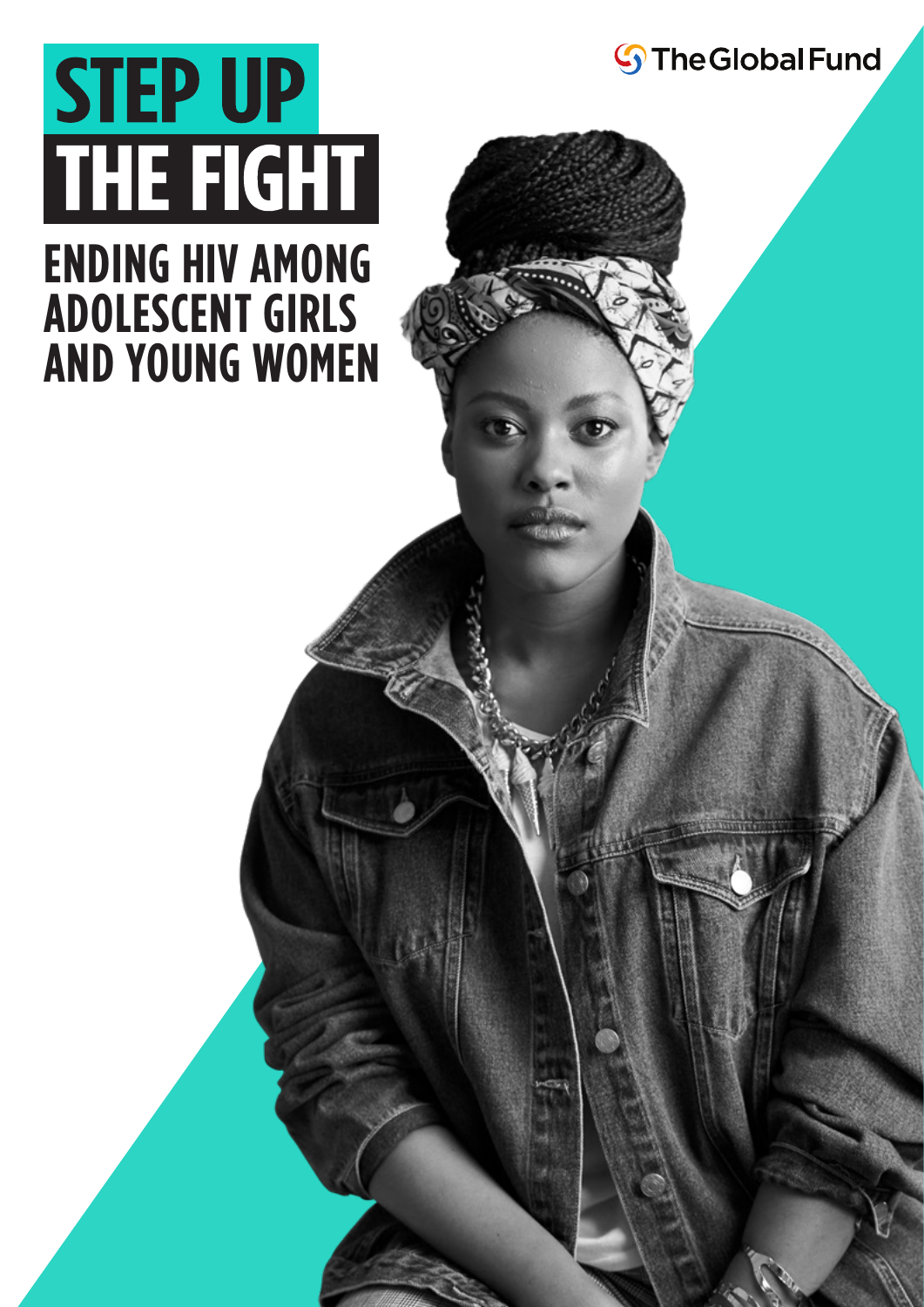**IN SUB-SAHARAN AFRICA, TWICE AS MANY GIRLS AND YOUNG WOMEN ARE INFECTED WITH HIV AS THEIR MALE COUNTERPARTS.**

# **WE MUST STEP UP THE FIGHT WITH HER.**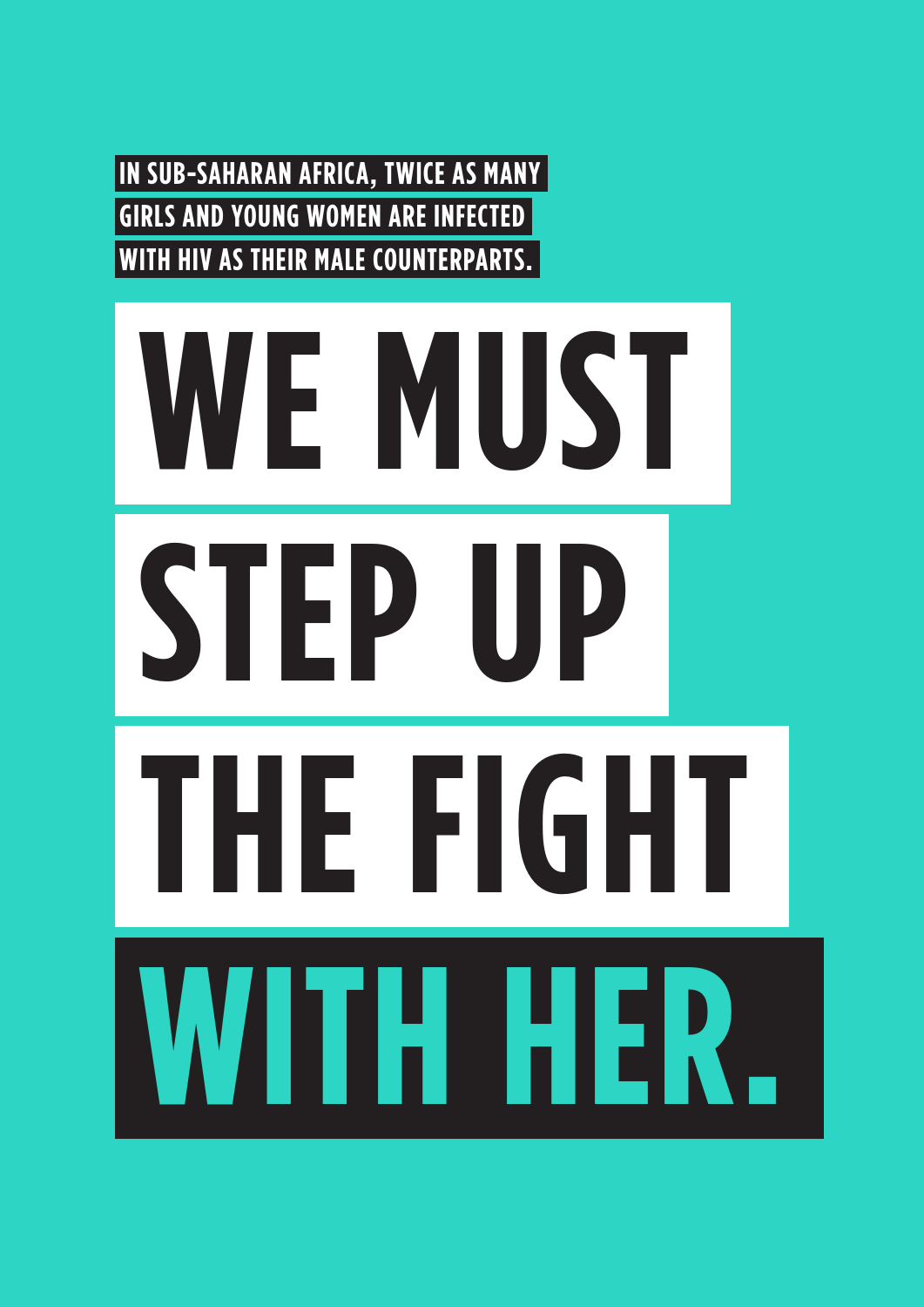## **THE CHALLENGE**

Despite great progress made against HIV globally, adolescent girls and young women continue to be disproportionately at risk of new HIV infections.

Urgent action to reduce the risk of adolescent girls and young women to HIV is vital to end the epidemic. This won't be achieved without addressing the entrenched gender inequalities that exist where these girls and young women live.

In sub-Saharan Africa, twice as many girls and young women are infected with HIV as their male counterparts; in the hardest-hit countries, it's six times more. With Africa's youth population expected to increase by 40 percent over the next decade, failure to act decisively could lead to a resurgence of HIV, with more new infections than at the height of the epidemic in the early 2000s.



**IF NOTHING CHANGES, NEW HIV INFECTIONS AMONG GIRLS AND YOUNG WOMEN AGE 15 TO 24 IN SUB-SAHARAN AFRICA WILL INCREASE BY 42% BY 2030, SIMPLY DUE TO POPULATION GROWTH.**

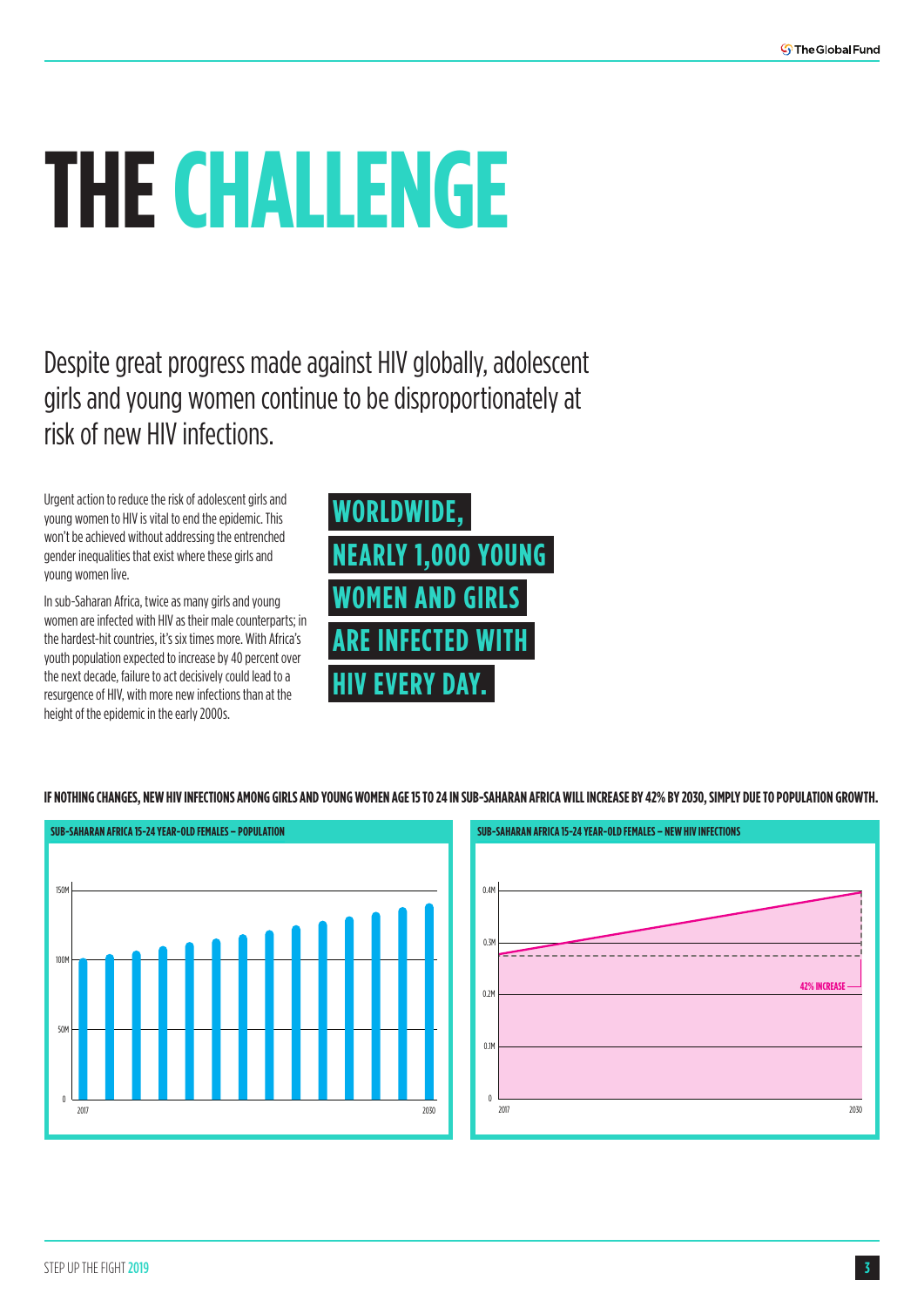# **THE SOLUTION**

**Effective prevention programs need to account for the multiple factors that influence a young woman's opportunities and decisions: education, job opportunities, sexual education, risk of violence, access to health care.**

Countries need to take these programs to scale. The Global Fund has increased investments by more than five-fold to reduce HIV incidence among adolescent girls and young women in 13 priority African countries<sup>1</sup>. Our partnership approach supports national governments and communities to work with women's rights organizations, schools, donors, private sector companies, and technical partners. Perhaps most importantly, we support the meaningful engagement of adolescent girls and young women in the design and implementation of the programs that impact their lives.

An innovative matching funds program launched in 2017 used US\$55 million to mobilize an additional US\$140 million for programs to reduce new HIV infections, violence, and unintended pregnancies among 1 million adolescent girls and young women in the 13 countries. These countries are on track to see a 40-45% reduction in incidence by 2022. That's a solid foundation to build on, but we need to learn from these programs, and support countries to leverage domestic and partner investments to quickly scale up the programs that work to reach our goal of reducing new HIV infections among adolescent girls and young women by 58% across the 13 priority countries by 2022.

The Global Fund is working with countries to adopt sustainable and diverse strategies to address and finance interventions for adolescent girls and young women over the long term. Each country and community tailors its approach to its own needs, but elements of a comprehensive package of services to reduce HIV incidence among adolescent girls and young women include:

#### **KEEPING GIRLS IN SCHOOL**

Global Fund investments support girls to stay in school. The approaches countries take to keep girls in school vary but can include simple interventions like providing sanitary pads and feminine hygiene packs so girls don't miss school when they are menstruating; education subsidies to enable girls to attend school; helping pregnant girls succeed in school and return to school after they have delivered.

#### **GIRLS' EMPOWERMENT GROUPS**

Groups such as Rise Clubs in South Africa provide safe spaces to discuss challenges ranging from applying to schools or jobs, preventing unwanted pregnancy, building self-esteem and avoiding unhealthy sexual relationships. Understanding HIV and how to protect oneself from infection is a theme in many of the conversations, from relationship scenarios to seeking counseling and testing for HIV.

#### **SCALING UP TREATMENT**

The Global Fund has increased funding to HIV treatment adherence programs with a focus on services for adolescent girls and young women. In Lesotho, the Global Fund worked with PEPFAR, Sentebale and Skillshare to support the Baylor Center to provide community and clinical adherence support options to adolescents living with HIV. HIV-positive women also are up to five times more likely to develop cervical cancer. The Global Fund partners with organizations like Gavi, UNICEF, Global Financing Facility and WHO to make comprehensive screening and treatment programs available.

#### **ECONOMIC EMPOWERMENT PROGRAMS**

The Global Fund partnership helps equip young women to be economically independent through livelihood and economic empowerment interventions. The Global Fund is supporting 10 countries in interventions such as vocational training, savings groups, and programs to refer out-of-school adolescent girls and young women to social protection services, small business loans, and entrepreneurship training.

#### **PREVENTING GENDER-BASED VIOLENCE**

The Global Fund invests to support the prevention of gender-based violence and treatment and care services for survivors. More than US\$15 million dollars of Global Fund investments go to violence prevention programs for adolescents.

**Since 2016, the Global Fund has been supporting the SASA! project focused on adolescent girls and young women in two provinces of DRC – Kinshasa and Kasai Oriental – with the aim to reduce HIV prevalence and gender-based violence. SASA! seeks to change behaviors and reinforce gender equality by creating safe environments in schools and communities where all students, teachers and community members are sensitized to the issues of gender-based violence, HIV and sexual and reproductive health.**

#### **ADOLESCENT-FRIENDLY PREVENTION PROGRAMS AND SEXUALITY EDUCATION PROGRAMS**

Comprehensive sexuality education equips children and adolescents with knowledge, skills, attitudes and values to protect their own health and understand how their actions impact the health and well-being of others. Global Fund investments ensure that quality comprehensive sexuality education is available for girls and boys in schools, and through community-based structures and organizations for those adolescents who are unable to attend school.

#### **WOMEN'S RIGHTS AND MEANINGFUL ENGAGEMENT**

The Global Fund works with partners with an aim to see that women and girls are at the table to design prevention and treatment programs that are effective for both men and women. HER Voice is a fund that was launched with a US\$500,000 initial investment from the Global Fund and is now continuing through private sector support. In its first year, nearly 200 groups, networks or organizations of adolescent girls and young women were supported with small grants enabling them to participate in Global Fund country processes.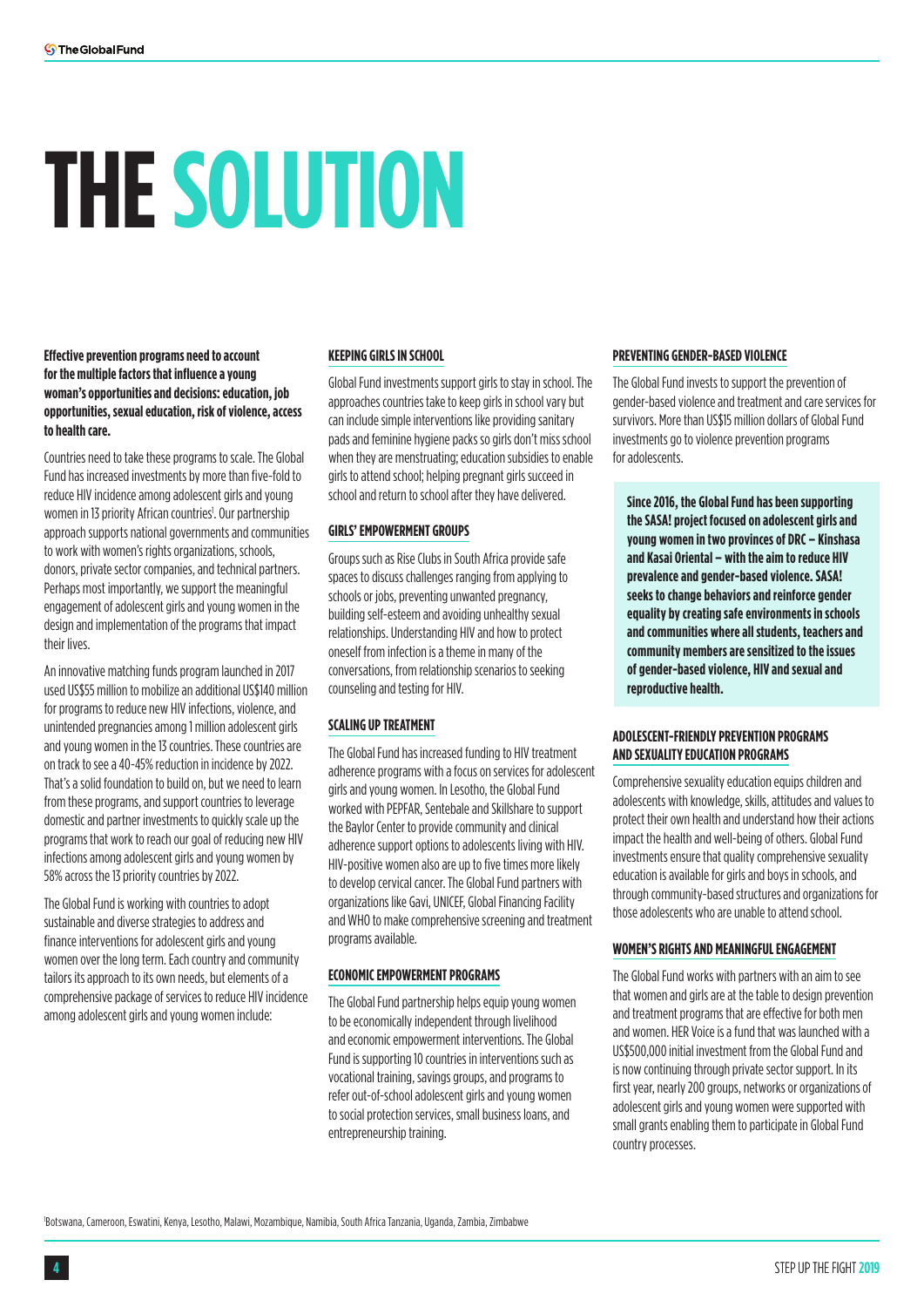#### **BUILDING SYSTEMS FOR HEALTH THAT SUPPORT A GIRL THROUGHOUT HER LIFE**

The Global Fund invests nearly US\$1 billion a year to build resilient and sustainable systems for health, which form the foundations for universal health coverage. Systems for health do not stop at a health facility but run deep into communities and can reach those who do not always go to clinics or hospitals, particularly the most vulnerable and marginalized, including adolescent girls and young women. Approximately 33% of Global Fund investments go to provide comprehensive sexual and reproductive health care (including the cost of HIV treatment), linking HIV services with reproductive health services, newborn and pediatric and adolescent care.

#### **WORKING IN PARTNERSHIP**

The Global Fund acts as a connector to bring together the different partners needed to reduce infection rates among young women, including women's rights organizations, schools and communities, donors and technical partners, and national governments. The Global Fund counts on the learning and synergies gained from the PEPFAR investments in the DREAMS program also working to reduce new HIV infections among adolescent girls and young women.

.

Partnerships with UNICEF and the World Health Organization have delivered timely and critical technical assistance to countries and organizations implementing programs for adolescent girls. Private sector partners have stepped up to bring innovation and additional resources where there were critical gaps. Civil society organizations, including the grassroots women's rights and health organizations that have been advocating on behalf of adolescent girls and young women for decades, are indispensable in both the design and the implementation of rights-based, gender-responsive approaches.

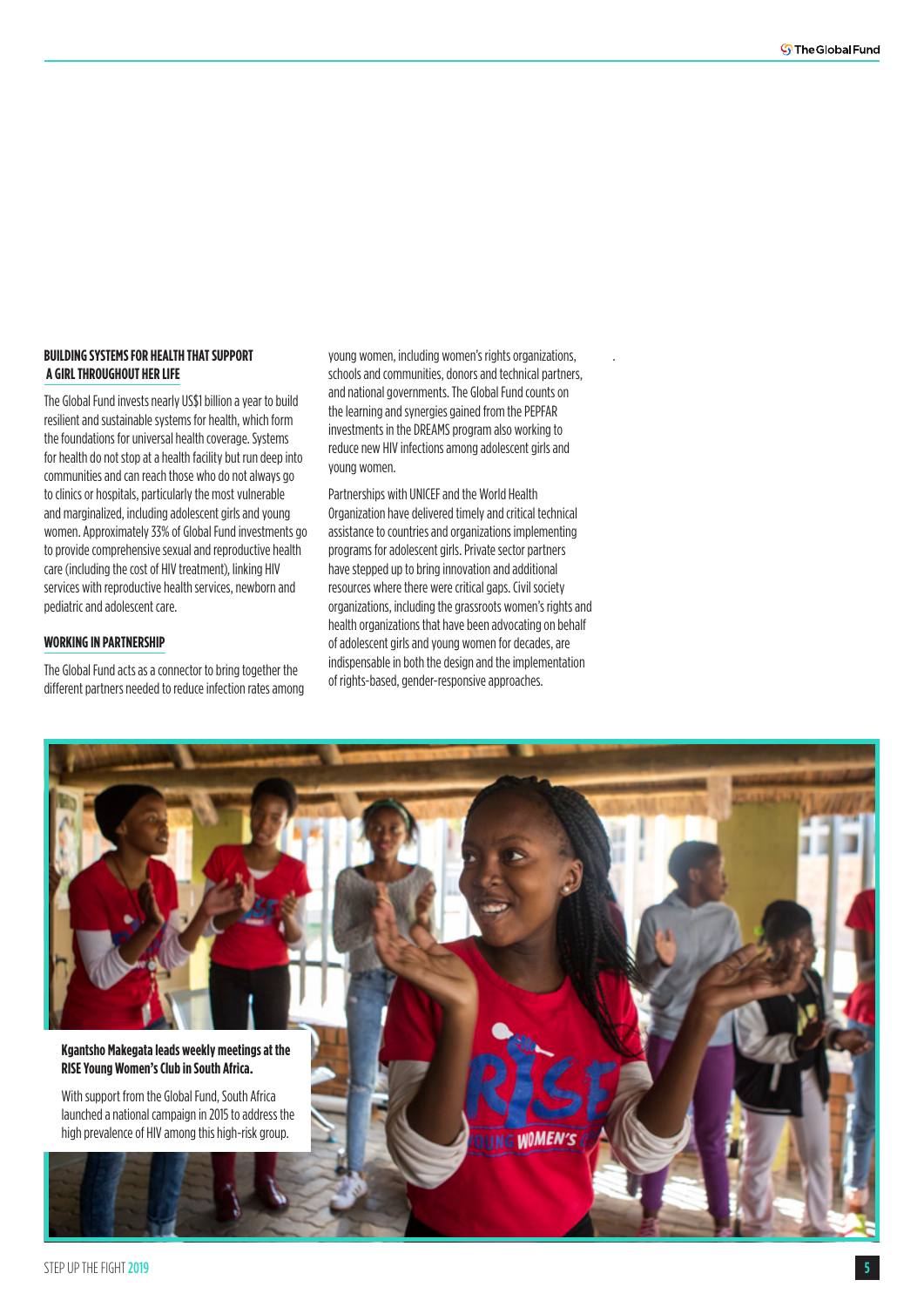

### **BEVERLY MUTINDI, HER VOICE AMBASSADOR IN KENYA**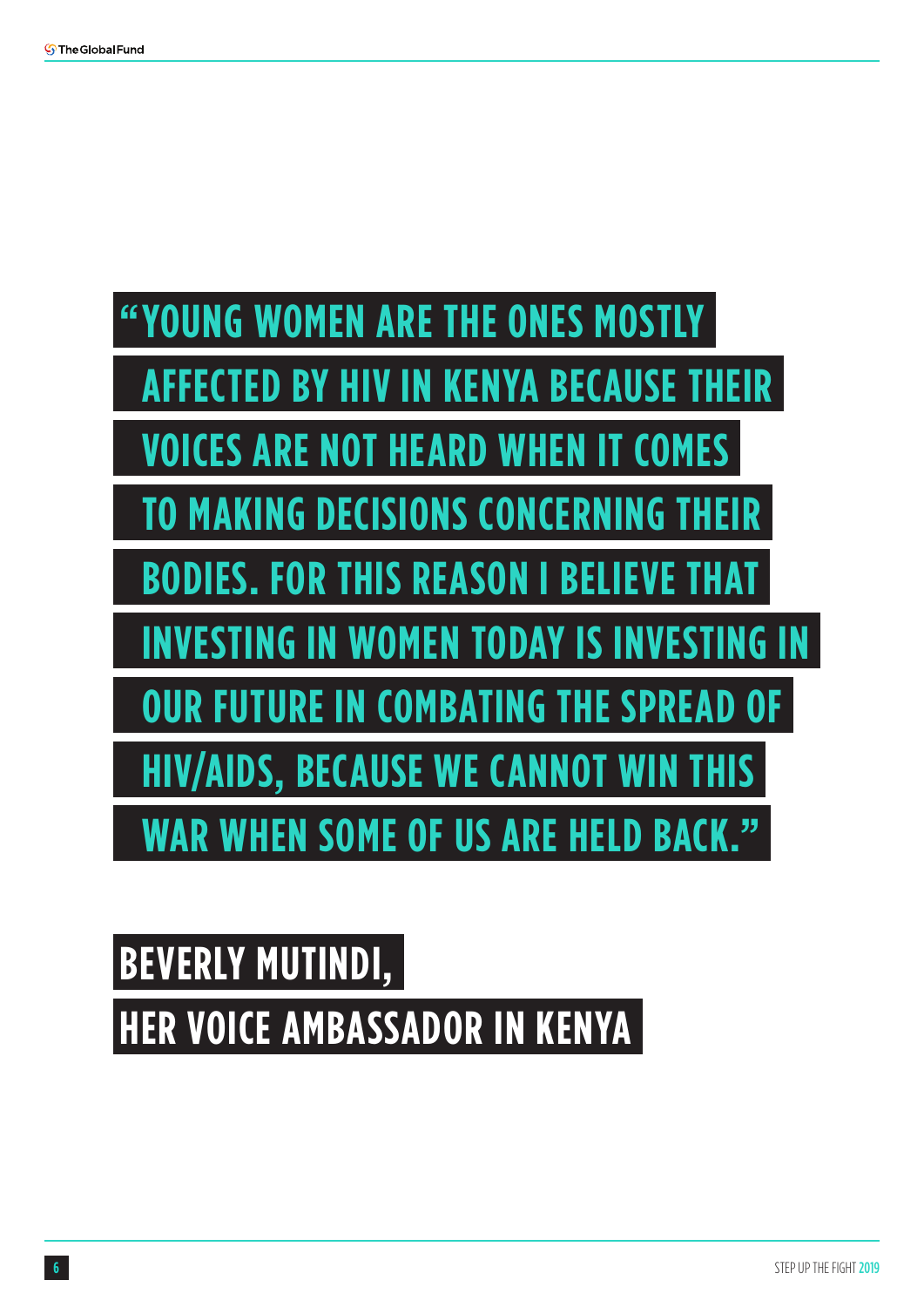

#### **ENDING THE EPIDEMICS OF HIV, TB AND MALARIA BY 2030 IS WITHIN REACH, BUT NOT YET FIRMLY IN OUR GRASP.**

But after years of remarkable progress, new threats such as stalled funding and growing drug resistance have pushed us off track. We now face a decisive moment. Do we step up the fight, or do we allow ourselves to slip back? The Global Fund's fundraising target for the next three-year cycle is at least US\$14 billion. These funds will help save 16 million lives and cut the mortality rate from HIV, TB and malaria in half by 2023, while building stronger systems for health that will enable the achievement of universal health coverage. It is time to step up the fight.



#### **HER IS THE GLOBAL FUND'S CAMPAIGN TO DRIVE DOWN HIV INFECTION RATES AMONG ADOLESCENT GIRLS AND YOUNG WOMEN THROUGH PARTNERSHIPS WITH THE PRIVATE SECTOR.**

Private sector partners can support HER in multiple ways; contributing financial resources toward HIV prevention programs for adolescent girls and young women; providing expertise and know-how to support countries to design programs that are tailored to meet the needs of adolescent girls and young women; partnering with HER Voice to ensure young women and girls' voices are heard at key decision-making forums; and helping to raise awareness of the issue.

#### **S** The Global Fund

#### **THE GLOBAL FUND IS A 21ST-CENTURY ORGANIZATION DESIGNED TO ACCELERATE THE END OF AIDS, TUBERCULOSIS AND MALARIA AS EPIDEMICS.**

As a partnership between governments, civil society, the private sector and people affected by the diseases, the Global Fund mobilizes and invests nearly US\$4 billion a year to support programs run by local experts in more than 100 countries. By challenging barriers and embracing innovative approaches, we are working together to better serve people affected by the diseases.